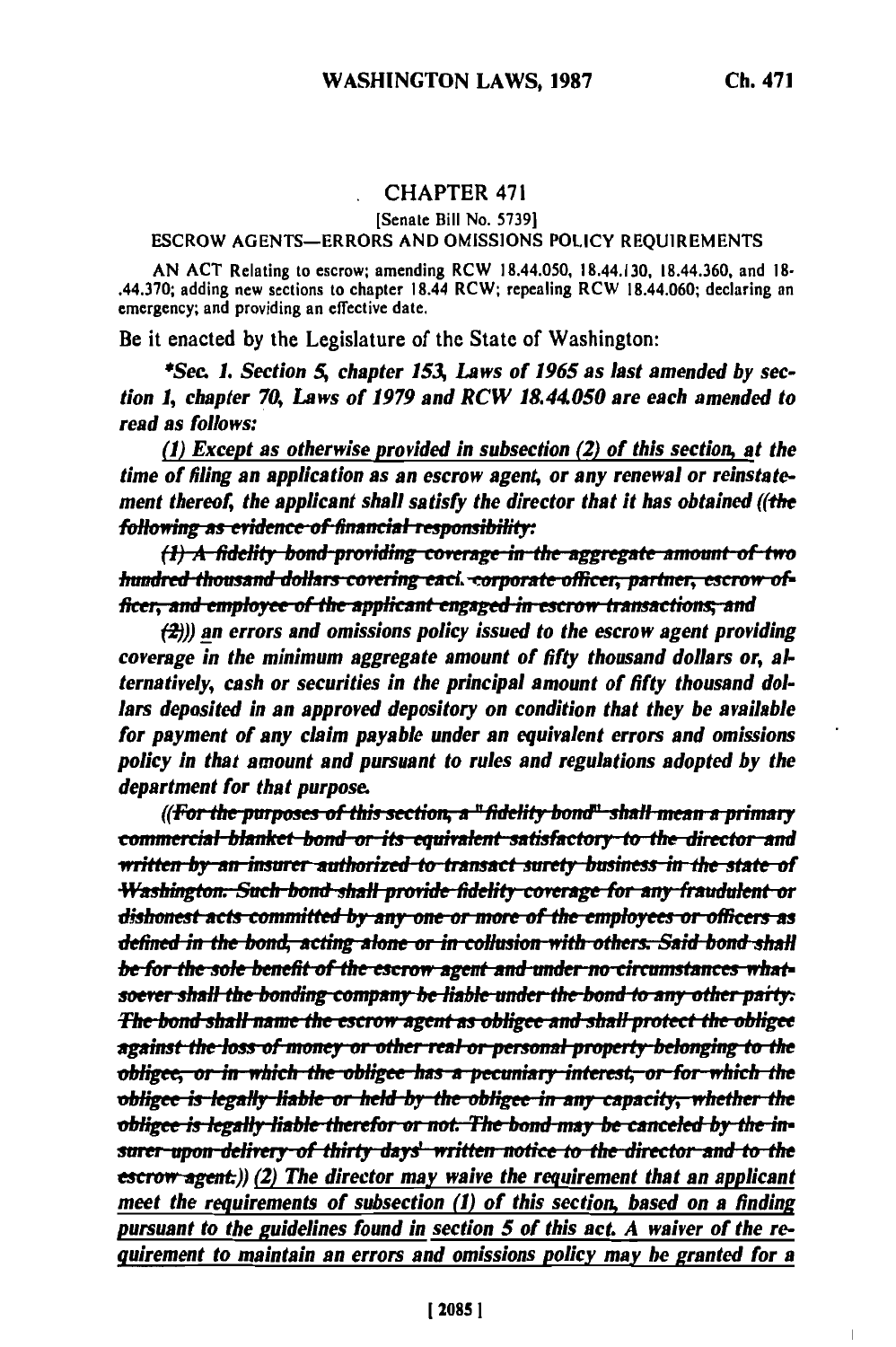*period of one year. A licensed escrow agent who has previously been granted a waiver by the director may petition for a renewal of such waiver by filing written application with the director.*

*(3) For the purposes of this section, an "errors and omissions policy" shall mean a group or individual insurance policy satisfactory to the director and issued by an insurer authorized to transact insurance business in the state of Washington. Such policy shall provide coverage for unintentional errors and omissions of the escrow agent and its employees, and may be canceled by the insurer upon delivery of ((thirty-days)) written notice to the director and to the escrow agent in the manner provided in RCW 48.18.290.*

*(4) Except as provided in RCW 18.44.360 and subsection (2) of this section, ((the fidelity bond and)) the errors and omissions policy required by this section shall be kept in full force and effect as a condition precedent to the escrow agents authority to transact escrow business in this state, and the escrow agent shall supply the director with satisfactory evidence thereof upon request*

\*Sec. **I** was vetoed, see message at end **of** chapter.

*\*Sea 2 Section 13, chapter 153, Laws of 1965 as amended by section 9, chapter 156, Laws of 1977 ex. sess. and RCW 18.44.130 are each amended to read as follows:*

*The revocation, suspension, surrender or expiration of an escrow agents certificate shall not impair or affect preexisting escrows accepted by the agent prior to such revocation, suspension, surrender or expiration: PRO-VIDED, That the escrow agent shall within five work days provide written notice to all principals of such preexisting escrows of the agents loss of registration. The notice shall include as a minimum the reason for the loss of registration, the estimated date for completing the escrow((<del>, and the condition</del>* of the agent's bond and whether it is in effect or whether notice of cancella-<br>tion has been given)). The notice shall afford the principals the right to with*draw the escrow without monetary loss.*

\*Sec. 2 was vetoed, see message at end of chapter.

*\*Sec. 3. Section 30, chapter 156, Laws of 1977 ex. sess. and RCW 18- .44.360 are each amended to read as follows:*

*The director shall, within thirty days after the written request of the escrow commission, hold a public hearing to determine whether ((the-fideft bond-and/'or)) the errors and omissions policy specified in RCW 18.44.050 as now or hereafter amended is reasonably available to a substantial number of certificated escrow agents. If the director determines and the insurance commissioner concurs that such ((bond-and/or)) policy is not reasonably available, the director shall waive the requirements for such ((bond-and/or)) policy for a ((fixed)) period of ((time not to exceed ninety days after the next regular* **session of the legislature**)) one year.

\*Sec. **3** was vetoed, see message at end of chapter.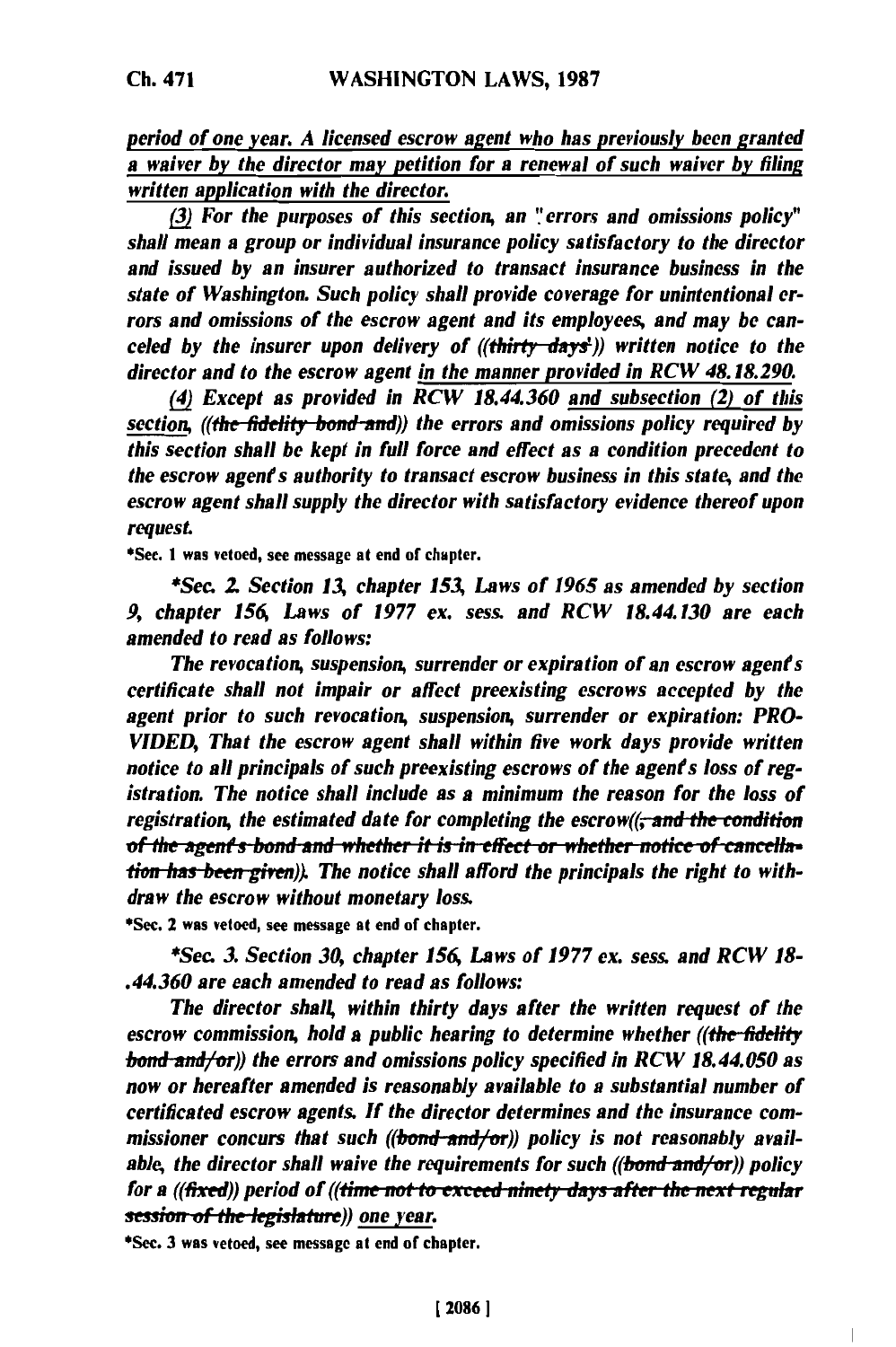\*Sec. **4.** Section 31, chapter 156, Laws of 1977 ex. sess. and RCW 18- .44.370 are each amended to read as follows:

*After a written determination by the director, with the consent of the insurance commissioner, that ((the-fidelity bond and/or)) the errors and omissions policy required under RCW 18.44.050 as now or hereafter amended is cost-prohibitive, or after a determination as provided in RCW 18.44- .360 that such ((bond-or)) policy is not reasonably available, upon the request of an association comprised of certificated escrow agents, the director, with the consent of the insurance commissioner, may authorize such association to organize a mutual corporation pursuant to chapter 24.06 RCW, exempt from the provisions of Title 48 RCW, for the purpose of insuring or self-insuring* against claims arising out of escrow transactions, if, in the director's judg*men4 there is a substantial likelihood that the corporation will operate for the benefit of the public and if the corporation shall have established rules, procedures, and reserves which satisfy the director that it will operate in a financially responsible manner which provides a substantial probability that it shall be able to pay any claims made against the corporation, up to the limits of financial responsibility as provided in RCW 18.44.050, as now or hereafter amended.* The director, with the consent of the insurance commissioner, may limit the authority of the corporation to the insuring or self-insuring of claims which would be within the coverage specified in RCW 18.44.050. The director, with the consent of the insurance commissioner, may revoke the authority of the corporation to transact insurance or self-insurance if he determines, pursuant to chapter 34.04 RCW, that the corporation is not acting in a financially responsible manner or for the benefit of the public. ((Any corporation established pursuant to this section shall cease to exist, except for the payment of incurred claims, ninety days after the next regu $ar$ -session-of the legislature unless extended by law for an additional fixed period of time:))<br>\*Sec. 4 was partially vetoed, see message at end of chapter.

NEW SECTION. Sec. 5. A new section is added to chapter 18.44 RCW to read as follows:

The following criteria will be considered by the director when deciding whether to grant a licensed escrow agent a waiver from the errors and omissions policy requirement under RCW 18.44.050:

(1) Whether the director has determined pursuant to RCW 18.44.360 that an errors and omissions policy is not reasonably available to a substantial number of licensed escrow agents;

(2) Whether purchasing an errors and omissions policy would be costprohibitive for the licensed escrow agent requesting the exemption;

(3) Whether a licensed escrow agent has wilfully violated the provisions of chapter 18.44 RCW, which violation thereby resulted in the termination of the agent's certificate, or engaged in any other conduct resulting in the termination of the escrow certificate;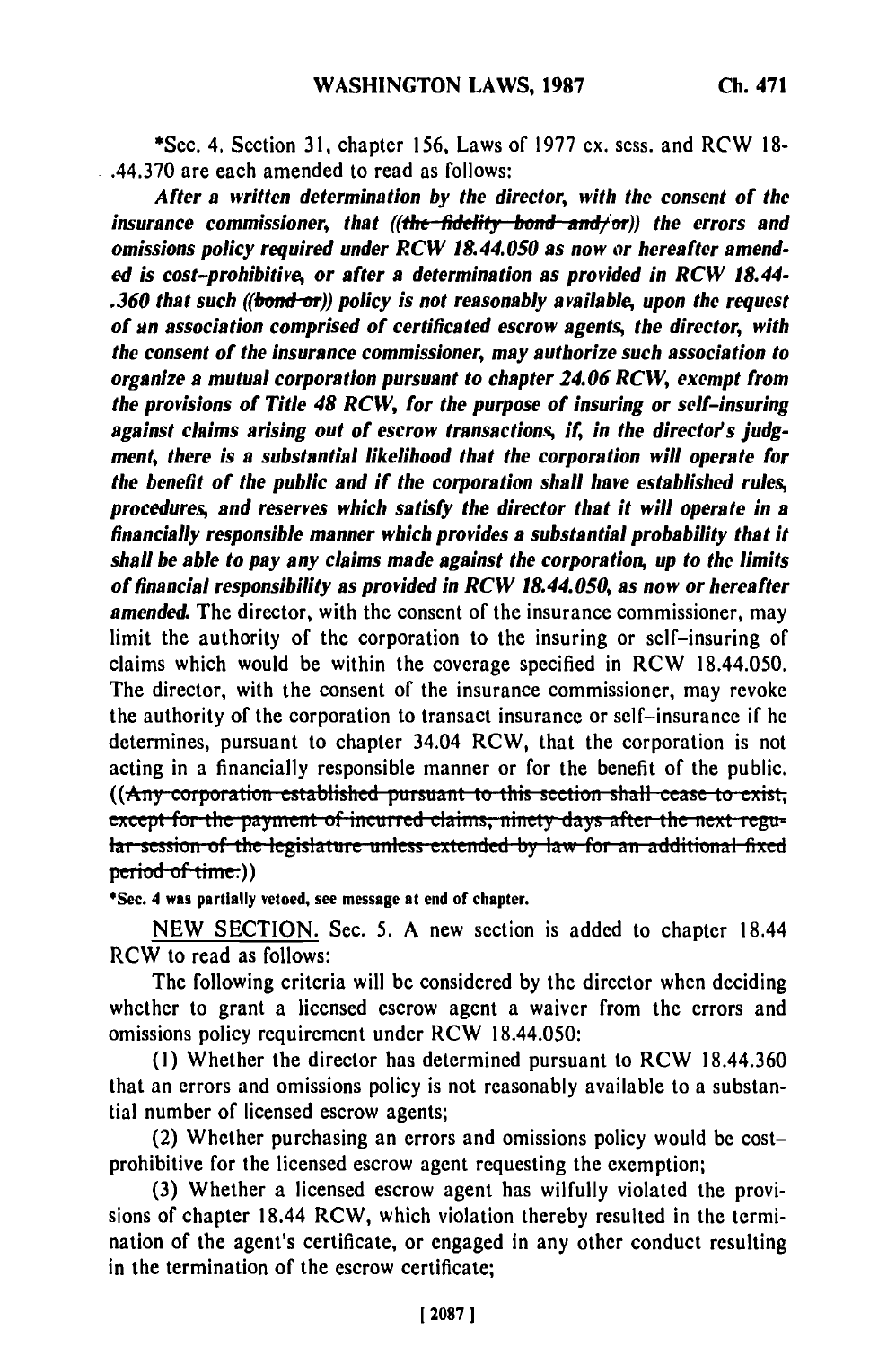**(4) Whether a** licensed escrow agent has paid claims directly or through an errors and omissions carrier, exclusive of costs and attorney fees, in excess of ten thousand dollars in the calendar year preceding the year for which the waiver is requested:

**(5)** Whether a licensed escrow agent has paid claims directly or through an errors or omissions insurance carrier, exclusive of costs and attorney fees, totaling in excess of twenty thousand dollars in the three calendar years preceding the calendar year for which the exemption is requested; and

**(6)** Whether the licensed escrow agent has been convicted of a crime involving honesty or moral turpitude.

These criteria are not intended to be a wholly inclusive list of factors to be applied **by** the director when considering the merits of a licensed escrow agent's request for a waiver of the required errors and omissions policy.

**NEW SECTION.** Sec. **6. A** new section is added to chapter 18.44 RCW to read as follows:

The director shall, within thirty days following submission of a written petition for waiver of the insurance requirements found in RCW 18.44.050, issue a written determination granting or rejecting an applicant's request for waiver.

**NEW SECTION.** Sec. **7. A** new section is added to chapter 18.44 RCW to read as follows:

Upon granting a waiver of insurance requirements found in RCW **18-** .44.050, the director shall issue a certificate of waiver, which certificate shall be mailed to the escrow agent who requested the waiver.

**NEW SECTION.** Sec. **8. A** new section is added to chapter 18.44 RCW to read as follows:

Upon determining that a licensed escrow agent is to be denied a waiver of the errors and omissions policy requirements of RCW 18.44.050, the director shall within thirty days of the denial of an escrow agent's request for same, provide to the escrow agent a written explanation of the reasons for the director's decision to deny the requested waiver.

**NEW SECTION.** Sec. **9. A** new section is added to chapter 18.44 **RCW to read as follows:**

Nothing in RCW 18.44.050 and sections **5** through **8** and **10** of this act shall be construed as prohibiting a person applying for an escrow license from applying for a certificate of waiver of the errors and omissions policy requirement when seeking an escrow license.

**NEW SECTION.** Sec. **10. A** new section is added to chapter 18.44 RCW to read as follows:

**A** request for a waiver of the required errors and omissions policy may **be** accomplished under the statute **by** submitting to the director an affidavit that substantially addresses the following: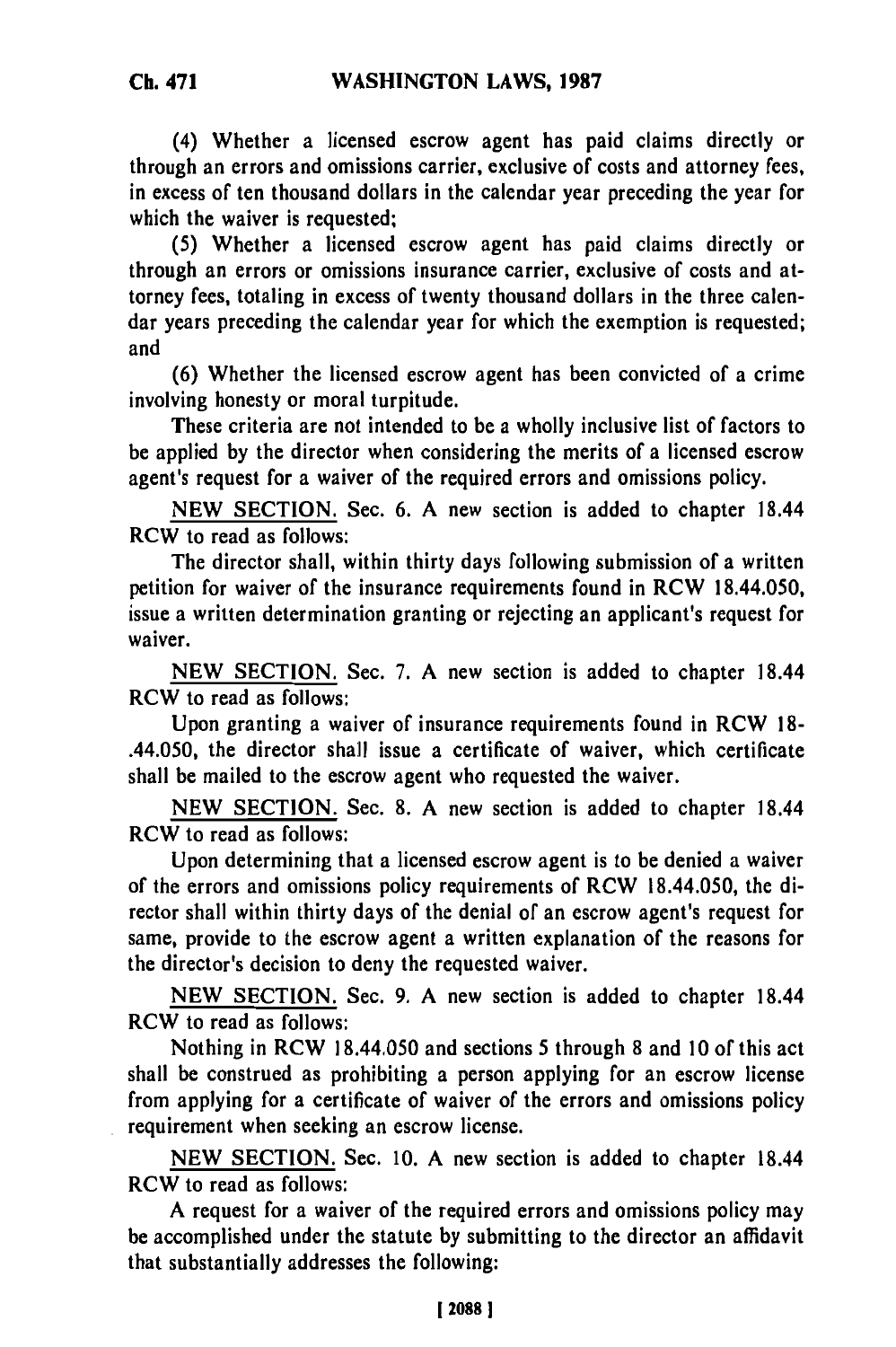## REQUEST FOR WAIVER OF ERRORS **AND OMISSIONS** POLICY

**I** ...................... residing at .................. City **of** ..................... County of ..................... State of Washington, declare the following:

**(1)** The state escrow commission has determined that an errors and omissions policy is not reasonably available to a substantial number of licensed escrow officers; and

(2) Purchasing an errors and omissions policy is cost-prohibitive at this time; and

(3) **1** have not engaged in any conduct that resulted in the termination of my escrow certificate; and

(4) **1** have not paid, directly or through an errors and omissions policy, claims in excess of ten thousand dollars, exclusive of costs and attorneys' fees, during the calendar year preceding submission of this affidavit; and

(5) I have not paid, directly or through an errors and omissions policy, claims, exclusive of costs and attorneys' fees, totaling in excess of twenty thousand dollars in the three calendar years immediately preceding submission of this affidavit; and

**(6)** I have not been convicted of a crime involving honesty or moral turpitude during the calendar year preceding submission of this application.

THEREFORE, in consideration of the above, I, ................ respectfully request that the director of licensing grant this request for a waiver of the requirement that **I** purchase and maintain an errors and omissions policy covering my activities as an escrow agent licensed **by** the state of Washington for the period from ................ 19. **.,** to

**.................... , 19 ...**

Submitted this day of .......... day of ................ 19...

∤ ss.

**........ \*\*\*\*,......oooo......** (signature)

State of Washington,

County of King

I certify that I know or have satisfactory evidence that **.....................** signed this instrument and acknowledged it to be  $\ldots$ ,,,,,,,,,,, free and voluntary act for the uses and purposes mentioned in the instrument.

|                 | Dated<br>Signature of                                              |
|-----------------|--------------------------------------------------------------------|
| (Seal or stamp) | Notary Public<br>Title<br>My appointment expires $\dots\dots\dots$ |